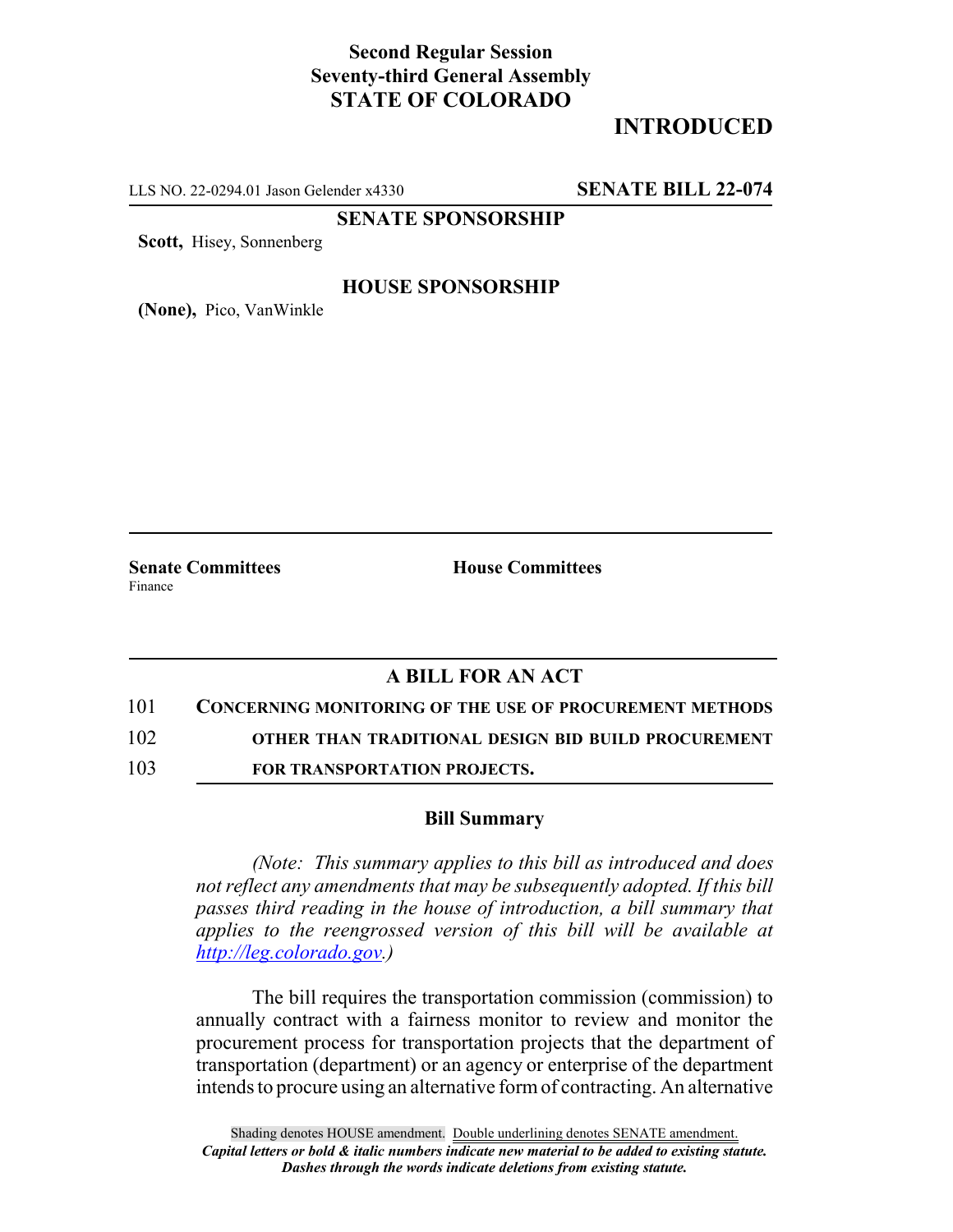form of contracting is any method of procurement used by the department or an agency or enterprise of the department for a transportation project other than design bid build contracting.

Before the department or an agency or enterprise of the department uses an alternative form of contracting to procure a transportation project, the fairness monitor is required to:

- Review the project to determine whether use of the alternative form of contracting will result in successful completion of the project sooner or at a lower cost;
- Review the decision making process by all involved department, agency, or enterprise employees regarding the decision to use an alternative form of contracting for the project;
- Oversee the fairness of the project criteria development, project advertisement, and contractor selection processes for the project; and
- Report to the contracting fairness committee (committee) required to be created by the commission regarding these reviews and oversight and make a recommendation to the committee as to whether the alternative form of contracting proposed for the project should be used.

The committee is required to review the information and recommendations reported to it by the fairness monitor and report to the commission its assessment of any recommendation of the fairness monitor that an alternative form of contracting project should not be used for a project.

For any transportation project for which an alternative form of contracting is used, the fairness monitor is required to designate a third-party team of private persons with expertise in contracting for transportation projects for the purpose of monitoring the fairness of the procurement process for the project. The department or an agency or enterprise of the department is required to pay the costs of the third-party team and to impose an equal fee on all contractors seeking to be selected for the project in an amount calculated to generate 50% of the amount needed to pay those costs.

Upon the completion of construction for any transportation project for which an alternative form of contracting is used, the fairness monitor is required to conduct a review of the project that, at a minimum:

- ! Compares actual project completion costs and time to the original budget, contract amount, and schedule for the project; and
- Makes a record of any claims, disputes, or pending litigation arising out of the project.

The fairness monitor is required to report the results of the review to the committee.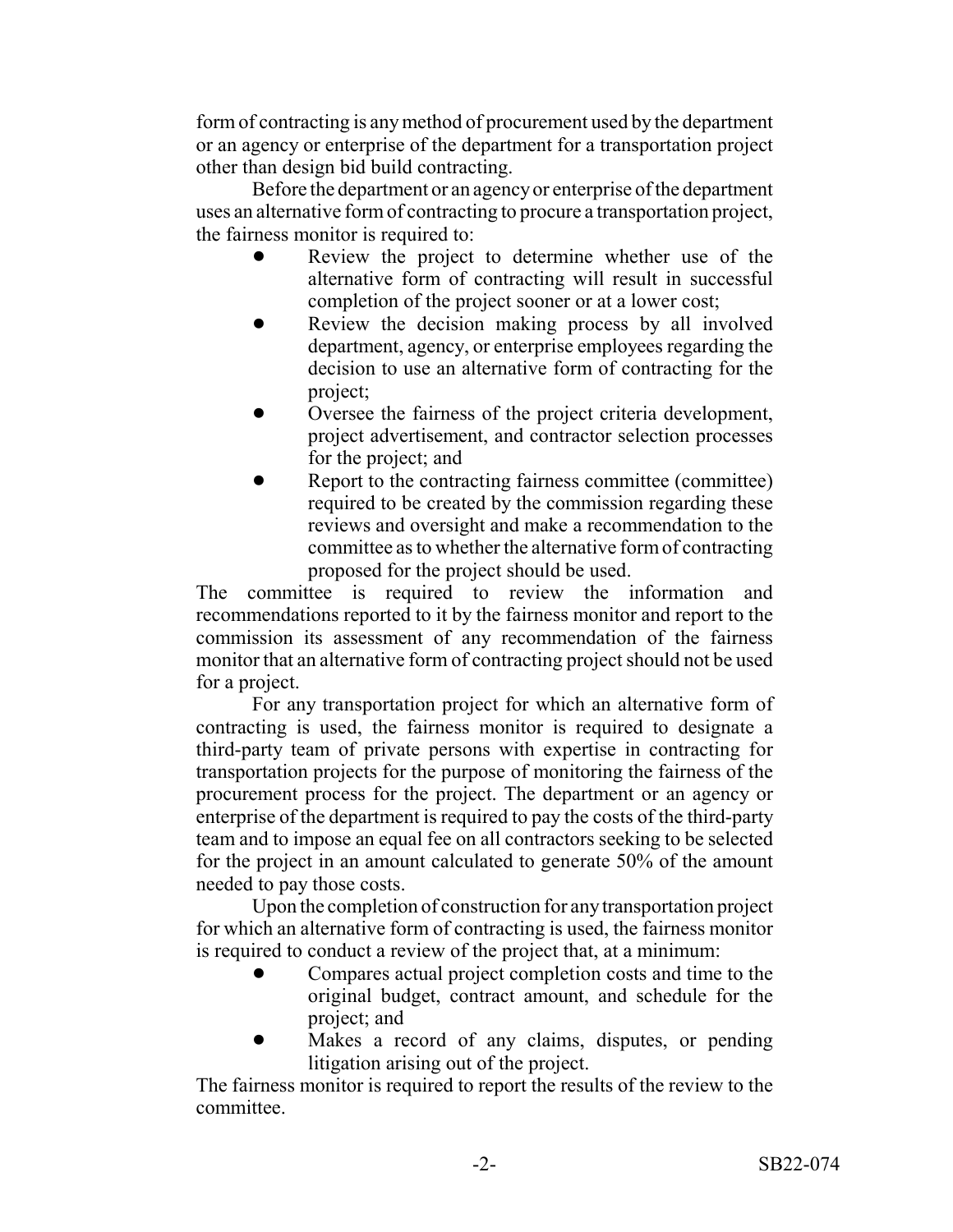*Be it enacted by the General Assembly of the State of Colorado:*

 **SECTION 1.** In Colorado Revised Statutes, **add** 43-1-131 as follows:

 **43-1-131. Monitoring of alternative forms of contracting - fairness monitor - contracting fairness committee - legislative declaration - definitions.** (1) (a) THE GENERAL ASSEMBLY HEREBY FINDS AND DECLARES THAT:

 (I) DESIGN BID BUILD CONTRACTING, ALSO KNOWN AS LOW BID CONTRACTING OR THE TRADITIONAL METHOD OF CONTRACTING, IS OFTEN A MORE COST-EFFECTIVE AND FAIR METHOD OF PROCURING TRANSPORTATION PROJECTS THAN ALTERNATIVE FORMS OF CONTRACTING THAT THE DEPARTMENT USES BECAUSE DESIGN BID BUILD CONTRACTING: (A) REQUIRES THE DEPARTMENT TO FIRST DESIGN OR CONTRACT 14 FOR THE DESIGN OF A PROJECT AND THEN SOLICIT COMPETITIVE BIDS FOR 15 THE CONSTRUCTION OF THE PROJECT;

 (B) IS WELL UNDERSTOOD BY BOTH THE DEPARTMENT AND CONTRACTORS; AND

 (C) ENSURES THAT MULTIPLE QUALIFIED CONTRACTORS COMPETE ON AN EQUAL BASIS FOR CONTRACTS ON THE BASIS OF PRICE, THAT THE LOW RESPONSIBLE BIDDER FOR EACH PROJECT FOR WHICH THE DEPARTMENT SOLICITS BIDS IS AWARDED THE CONTRACT FOR THE PROJECT, AND THAT THE BASIS FOR EACH CONTRACT AWARD IS APPARENT 23 TO THE PUBLIC:

 (II) FOR MANY YEARS, THE DEPARTMENT PROCURED TRANSPORTATION PROJECTS SUCH AS ROADS, HIGHWAYS, AND BRIDGES 26 EXCLUSIVELY BY USING DESIGN BID BUILD CONTRACTING, BUT OVER THE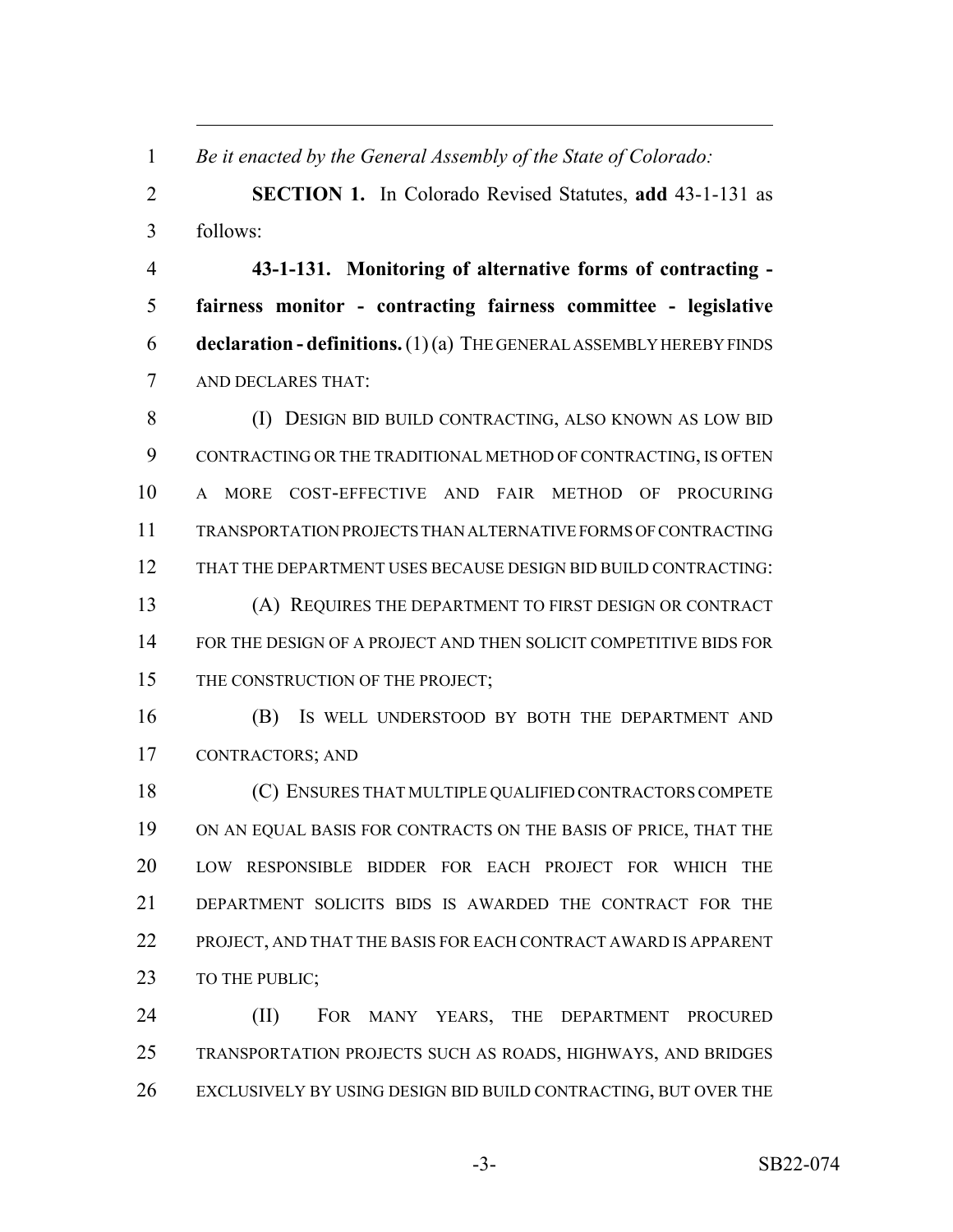LAST THREE DECADES THE GENERAL ASSEMBLY HAS AUTHORIZED THE DEPARTMENT TO USE, AND THE DEPARTMENT HAS INCREASINGLY USED, SEVERAL ALTERNATIVE FORMS OF CONTRACTING SUCH AS COMPETITIVE SEALED BEST VALUE BIDDING, INTEGRATED PRODUCT DELIVERY CONTRACTS, PUBLIC-PRIVATE INITIATIVES, PUBLIC-PRIVATE PARTNERSHIPS, AND DESIGN-BUILD CONTRACTS; AND

 (III) WHILE THE USE OF ALTERNATIVE FORMS OF CONTRACTING BY THE DEPARTMENT IS SOMETIMES APPROPRIATE, ESPECIALLY FOR LARGE AND COMPLEX PROJECTS THAT FEW CONTRACTORS ARE CAPABLE OF EFFECTIVELY AND EFFICIENTLY COMPLETING, OVERUSE OF ALTERNATIVE FORMS OF CONTRACTING IN LIEU OF DESIGN BID BUILD CONTRACTING FOR TRANSPORTATION PROJECTS FOR WHICH DESIGN BID BUILD CONTRACTING 13 IS FEASIBLE IS UNFAIR BECAUSE IT LIMITS THE ABILITY OF CONTRACTORS THAT ARE SMALL OR MEDIUM-SIZED, RECENTLY ESTABLISHED, OR FOCUSED ON A NARROW RANGE OF TECHNICAL CONTRACTING CAPABILITIES FROM COMPETING FOR THOSE CONTRACTS AGAINST LARGER OR MORE EXPERIENCED CONTRACTORS ON A TRANSPARENT AND OBJECTIVELY EVALUATED LOW-COST BASIS.

 (b) THE GENERAL ASSEMBLY FURTHER FINDS AND DECLARES THAT TO INCREASE FAIRNESS IN DEPARTMENT CONTRACTING, INCLUDING CONTRACTING BY AGENCIES AND ENTERPRISES OF THE DEPARTMENT, BY 22 LIMITING OVERUSE OF ALTERNATIVE FORMS OF CONTRACTING, IT IS NECESSARY AND APPROPRIATE TO REQUIRE ADDITIONAL MONITORING OF THE PROCUREMENT PROCESS FOR TRANSPORTATION PROJECTS FOR WHICH ALTERNATIVE FORMS OF CONTRACTING ARE BEING CONSIDERED IN THE MANNER SET FORTH IN THIS SECTION.

27 (2) AS USED IN THIS SECTION, UNLESS THE CONTEXT OTHERWISE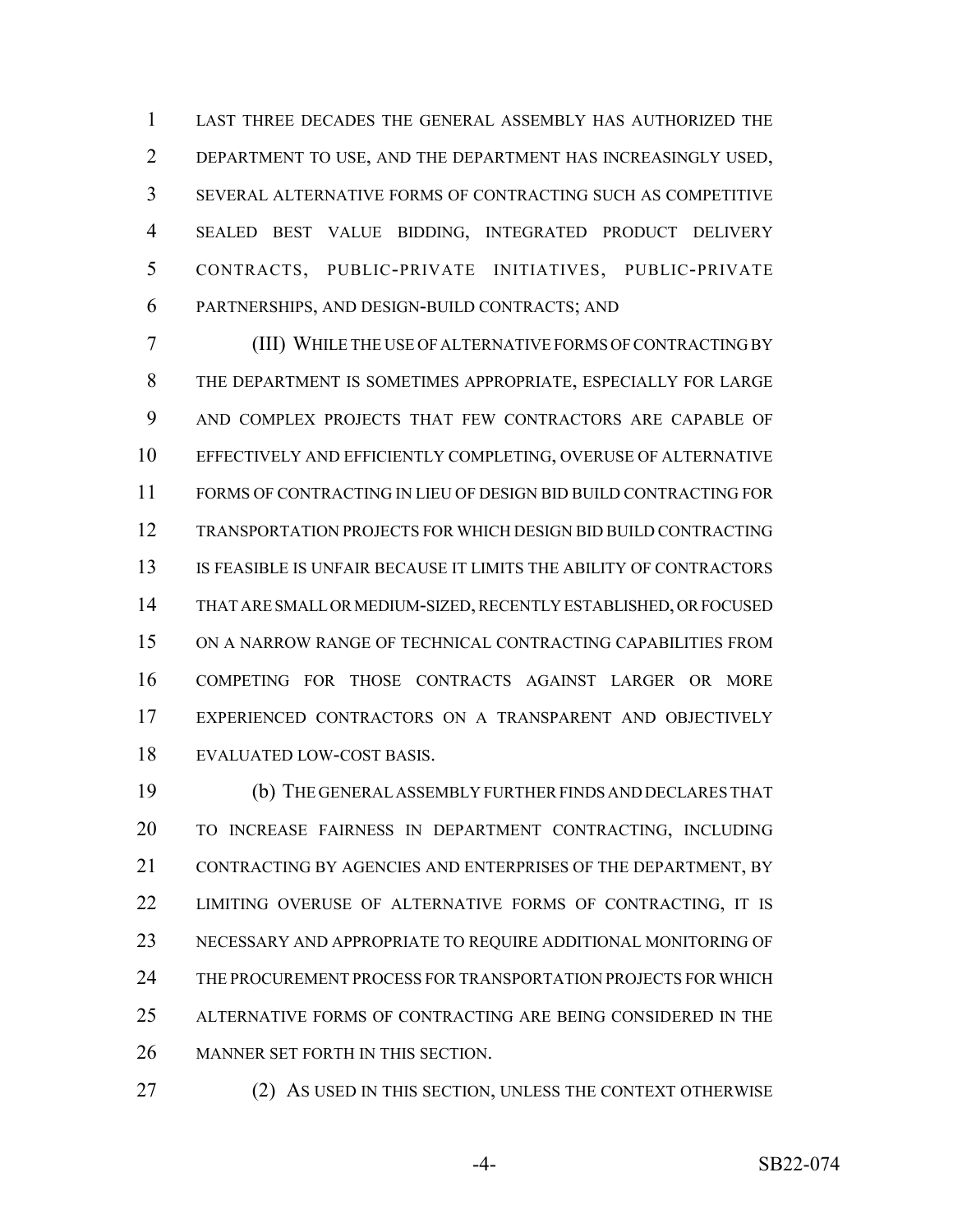REQUIRES:

 (a) "ALTERNATIVE FORM OF CONTRACTING" MEANS ANY METHOD OF PROCUREMENT USED BY THE DEPARTMENT OR AN AGENCY OR ENTERPRISE OF THE DEPARTMENT FOR A TRANSPORTATION PROJECT OTHER THAN DESIGN BID BUILD CONTRACTING SUCH AS COMPETITIVE SEALED BEST VALUE BIDDING AUTHORIZED BY SECTION 24-92-103.5, AN INTEGRATED PRODUCT DELIVERY CONTRACT AUTHORIZED BY ARTICLE 93 OF TITLE 24, A PUBLIC-PRIVATE INITIATIVE AUTHORIZED BY PART 12 OF THIS ARTICLE 1, A DESIGN-BUILD CONTRACT AUTHORIZED BY PART 14 OF THIS ARTICLE 1, OR A PUBLIC-PRIVATE PARTNERSHIP.

 (b) "DESIGN BID BUILD CONTRACTING" MEANS THE METHOD OF PROCUREMENT THAT CONSISTS OF THE DEPARTMENT OR AN AGENCY OR ENTERPRISE OF THE DEPARTMENT FIRST DESIGNING OR CONTRACTING FOR THE DESIGN OF A TRANSPORTATION PROJECT AND THEN SOLICITING COMPETITIVE BIDS FOR THE CONSTRUCTION OF THE TRANSPORTATION PROJECT USING THE INVITATION FOR BIDS PROCESS SET FORTH IN SECTION 24-92-103.

 (3) (a) FOR THE 2022-23 STATE FISCAL YEAR AND FOR EACH STATE FISCAL YEAR THEREAFTER, THE COMMISSION SHALL CONTRACT ON AN ANNUAL BASIS FOR THE SERVICES OF A FAIRNESS MONITOR TO REVIEW AND MONITOR THE PROCUREMENT PROCESS FOR TRANSPORTATION PROJECTS FOR WHICH THE DEPARTMENT OR AN AGENCY OR ENTERPRISE OF THE DEPARTMENT INTENDS TO USE OR IS USING AN ALTERNATIVE FORM OF CONTRACTING.

 (b) BEFORE THE DEPARTMENT OR AN AGENCY OR ENTERPRISE OF THE DEPARTMENT USES AN ALTERNATIVE FORM OF CONTRACTING TO PROCURE A TRANSPORTATION PROJECT, THE FAIRNESS MONITOR SHALL: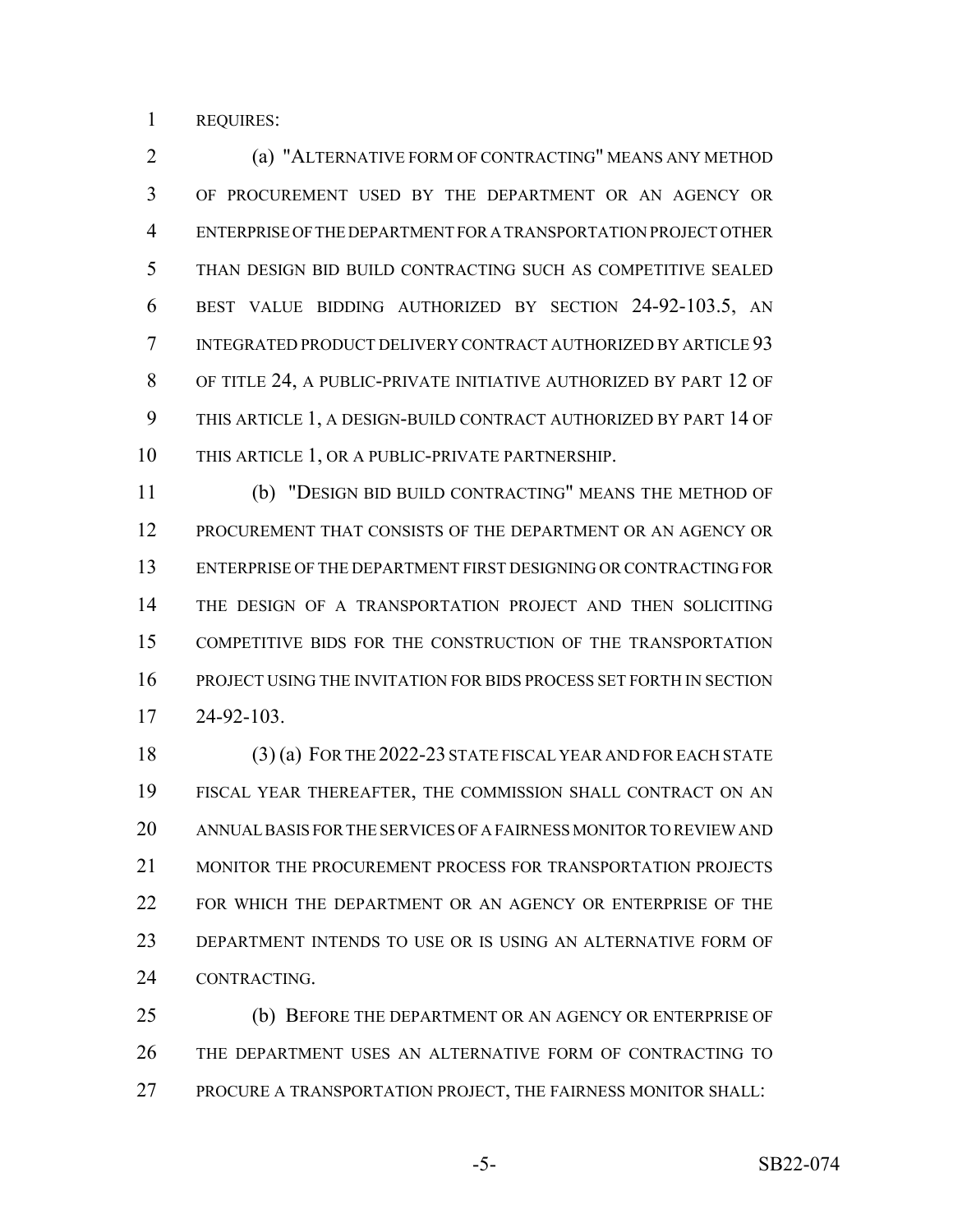(I) REVIEW THE PROJECT TO DETERMINE WHETHER, COMPARED TO USING DESIGN BID BUILD CONTRACTING, USE OF THE ALTERNATIVE FORM OF CONTRACTING WILL RESULT IN SUCCESSFUL COMPLETION OF THE PROJECT SOONER OR AT A LOWER COST;

 (II) REVIEW THE DECISION MAKING PROCESS BY ALL INVOLVED DEPARTMENT, AGENCY, OR ENTERPRISE EMPLOYEES REGARDING THE DECISION TO USE AN ALTERNATIVE FORM OF CONTRACTING FOR THE PROJECT;

 (III) OVERSEE THE PROJECT CRITERIA DEVELOPMENT, PROJECT ADVERTISEMENT, AND CONTRACTOR SELECTION PROCESSES FOR THE PROJECT TO ENSURE THAT ANY USE OF AN ALTERNATIVE FORM OF CONTRACTING IS AT EACH STEP CONDUCTED WITHOUT CREATING ANY ACTUAL OR PERCEIVED UNFAIR ADVANTAGE TO ANY PROSPECTIVE CONTRACTOR; AND

 (IV) REPORT TO THE CONTRACTING FAIRNESS COMMITTEE 16 CREATED IN SUBSECTION (4) OF THIS SECTION REGARDING THE REVIEWS 17 AND OVERSIGHT REQUIRED FOR THE PROJECT BY SUBSECTIONS  $(3)(b)(I)$ 18 THROUGH (3)(b)(III) OF THIS SECTION AND MAKE A RECOMMENDATION TO THE COMMITTEE AS TO WHETHER THE ALTERNATIVE FORM OF 20 CONTRACTING PROPOSED FOR THE PROJECT SHOULD BE USED.

21 (4) THE COMMISSION SHALL CREATE A CONTRACTING FAIRNESS COMMITTEE. THE COMMITTEE SHALL REVIEW THE INFORMATION AND RECOMMENDATIONS REPORTED TO IT BY THE FAIRNESS MONITOR 24 PURSUANT TO SUBSECTION (3)(b)(IV) OF THIS SECTION AND SHALL REPORT TO THE COMMISSION ITS ASSESSMENT OF ANY RECOMMENDATION OF THE FAIRNESS MONITOR THAT AN ALTERNATIVE FORM OF CONTRACTING PROJECT PROPOSED BY THE DEPARTMENT OR AN AGENCY OR ENTERPRISE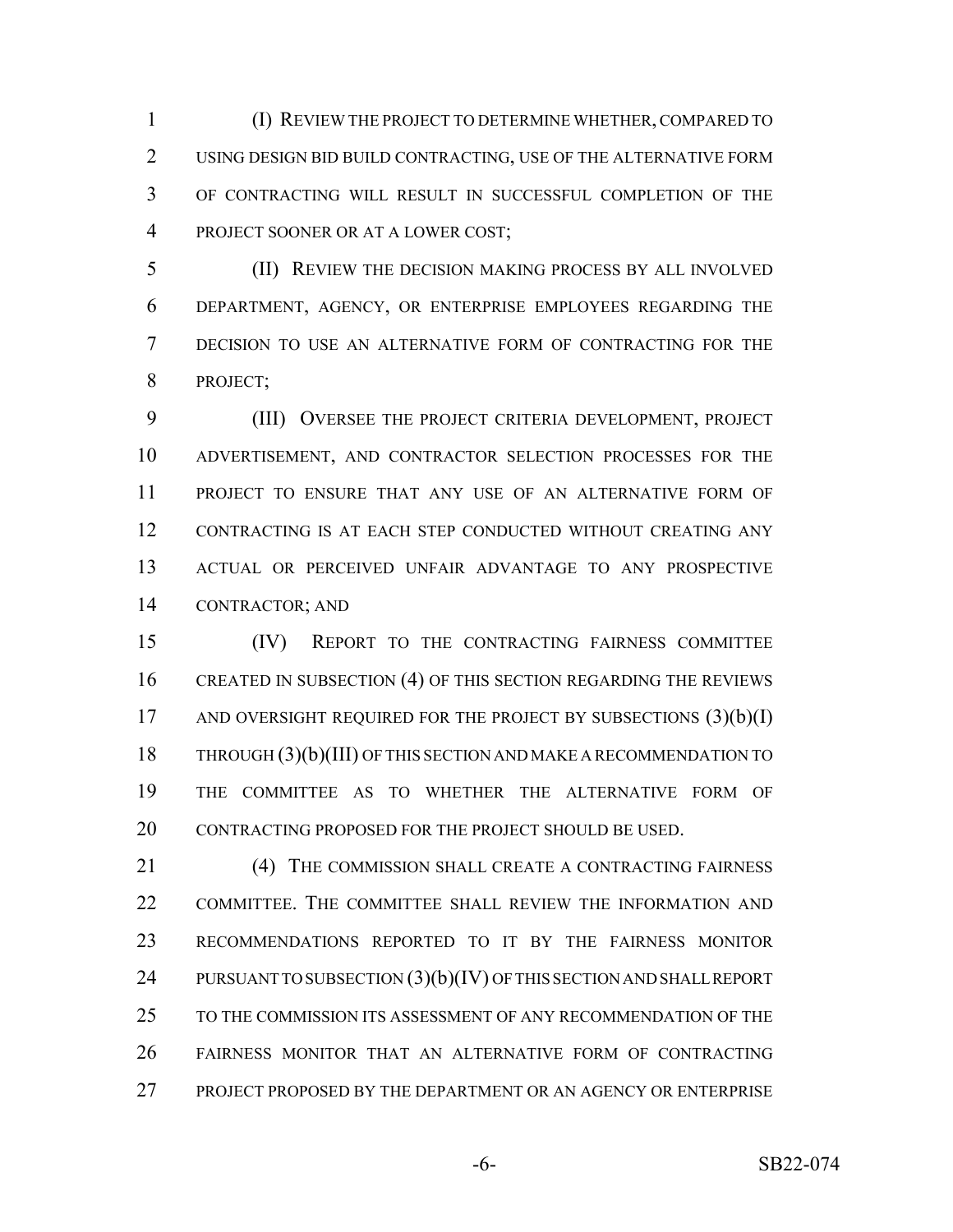OF THE DEPARTMENT SHOULD NOT BE USED FOR A PROJECT. THE COMMITTEE MUST INCLUDE:

 (a) FROM THE EXECUTIVE BRANCH OF STATE GOVERNMENT: (I) TWO MEMBERS OF THE COMMISSION DESIGNATED BY THE COMMISSION, ONE OF WHOM MUST ALSO BE A MEMBER OF THE BOARD OF DIRECTORS OF THE HIGH-PERFORMANCE TRANSPORTATION ENTERPRISE 7 CREATED IN SECTION 43-4-806  $(2)(a)(I);$ 

 (II) THE EXECUTIVE DIRECTOR OF THE DEPARTMENT OR THE EXECUTIVE DIRECTOR'S DESIGNEE; AND

10 (III) THE CHIEF ENGINEER OF THE DEPARTMENT OR THE CHIEF ENGINEER'S DESIGNEE;

(b) FROM THE LEGISLATIVE BRANCH OF STATE GOVERNMENT:

 (I) ONE MEMBER OF THE HOUSE OF REPRESENTATIVES DESIGNATED BY THE SPEAKER OF THE HOUSE OF REPRESENTATIVES IN CONSULTATION WITH THE MINORITY LEADER OF THE HOUSE OF REPRESENTATIVES; AND (II) ONE MEMBER OF THE SENATE DESIGNATED BY THE PRESIDENT

 OF THE SENATE IN CONSULTATION WITH THE MINORITY LEADER OF THE SENATE; AND

 (c) FROM OUTSIDE OF STATE GOVERNMENT, ONE REPRESENTATIVE OF CONTRACTORS DESIGNATED BY THE COLORADO CONTRACTORS ASSOCIATION.

22 (5) FOR ANY TRANSPORTATION PROJECT FOR WHICH AN ALTERNATIVE FORM OF CONTRACTING IS USED, THE FAIRNESS MONITOR SHALL DESIGNATE A THIRD-PARTY TEAM OF PRIVATE PERSONS WITH EXPERTISE IN CONTRACTING FOR TRANSPORTATION PROJECTS FOR THE PURPOSE OF MONITORING THE FAIRNESS OF THE PROCUREMENT PROCESS FOR THE PROJECT. THE THIRD-PARTY TEAM MUST BE PAID ON A PER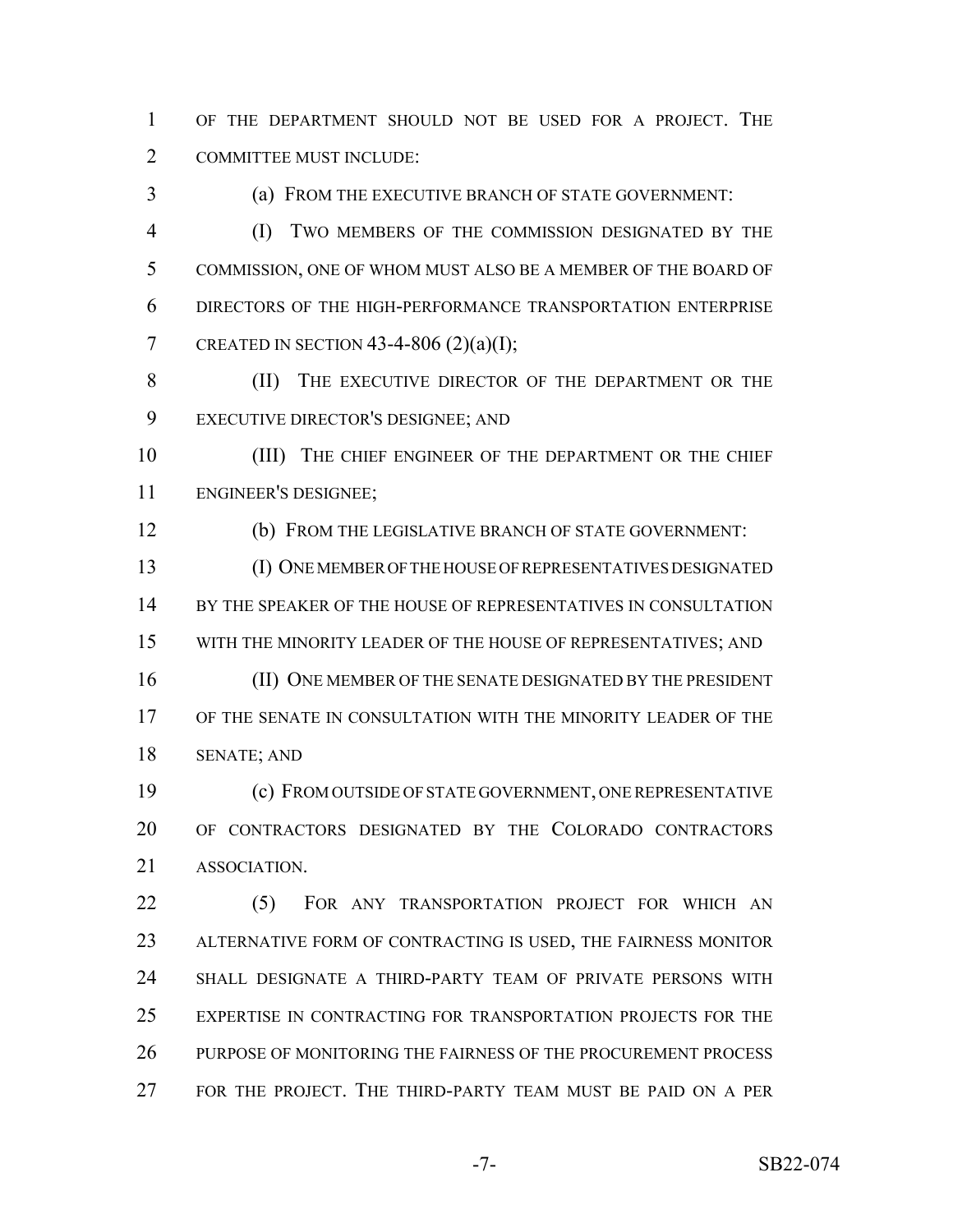PROJECT BASIS. THE DEPARTMENT OR AN AGENCY OR ENTERPRISE OF THE DEPARTMENT SHALL PAY THE COSTS OF THE THIRD-PARTY TEAM AND SHALL IMPOSE AN EQUAL FEE ON ALL CONTRACTORS SEEKING TO BE SELECTED FOR THE PROJECT IN AN AMOUNT CALCULATED TO GENERATE FIFTY PERCENT OF THE AMOUNT NEEDED TO PAY THOSE COSTS.

 (6) (a) UPON THE COMPLETION OF CONSTRUCTION FOR ANY TRANSPORTATION PROJECT FOR WHICH AN ALTERNATIVE FORM OF CONTRACTING IS USED, THE FAIRNESS MONITOR SHALL CONDUCT A REVIEW OF THE PROJECT THAT, AT A MINIMUM:

 (I) COMPARES THE ACTUAL COST OF COMPLETING THE PROJECT TO THE ORIGINAL BUDGET AND CONTRACT AMOUNT FOR THE PROJECT;

**(II) COMPARES THE ACTUAL AMOUNT OF TIME THAT IT TOOK TO**  COMPLETE THE PROJECT TO THE ORIGINAL PROJECT SCHEDULE AS 14 SPECIFIED IN THE PROJECT CONTRACT; AND

 (III) MAKES A RECORD OF ANY CLAIMS, DISPUTES, OR PENDING 16 LITIGATION ARISING OUT OF THE PROJECT.

 (b) THE FAIRNESS MONITOR SHALL REPORT THE RESULTS OF THE REVIEW REQUIRED BY SUBSECTION (6)(a) OF THIS SECTION TO THE CONTRACTING FAIRNESS COMMITTEE CREATED IN SUBSECTION (4) OF THIS SECTION.

 **SECTION 2. Act subject to petition - effective date - applicability.** (1) This act takes effect at 12:01 a.m. on the day following the expiration of the ninety-day period after final adjournment of the general assembly; except that, if a referendum petition is filed pursuant 25 to section 1 (3) of article V of the state constitution against this act or an item, section, or part of this act within such period, then the act, item, section, or part will not take effect unless approved by the people at the